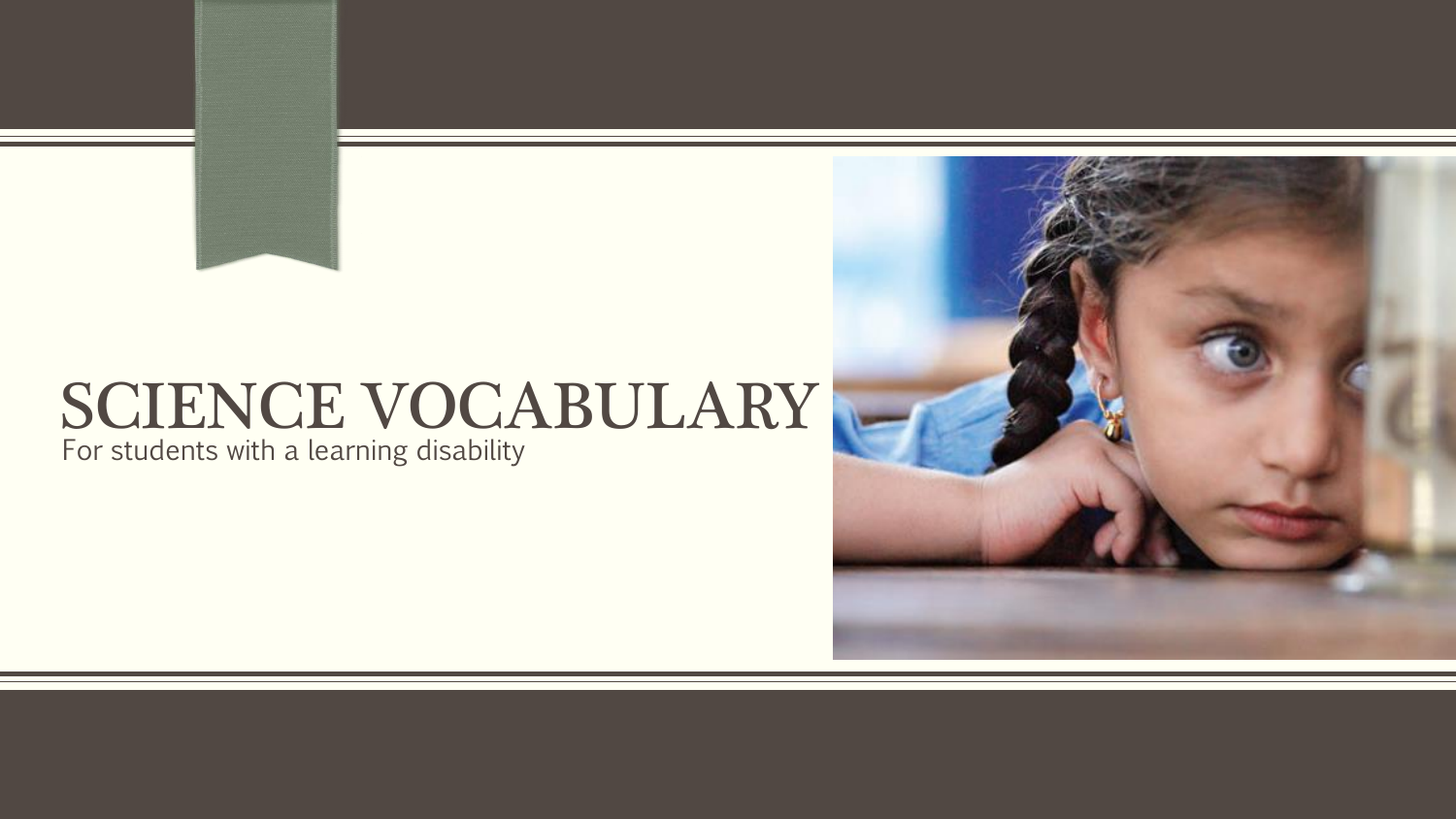"The Nation's Report Card: Science 2005 reported that only 29% of all 8th-grade students performed at the proficient level in science (Grigg et al., 2006). According to National Assessment of Educational Progress (NAEP) data, students have shown a decrease in 12th-grade science performance from 1996 to 2005, with scores steadily declining from 150 to 147, where a score of 147–177 is basic, 178–209 is proficient, and  $\geq$ 210 is advanced." – Grillo and Dieker 2013

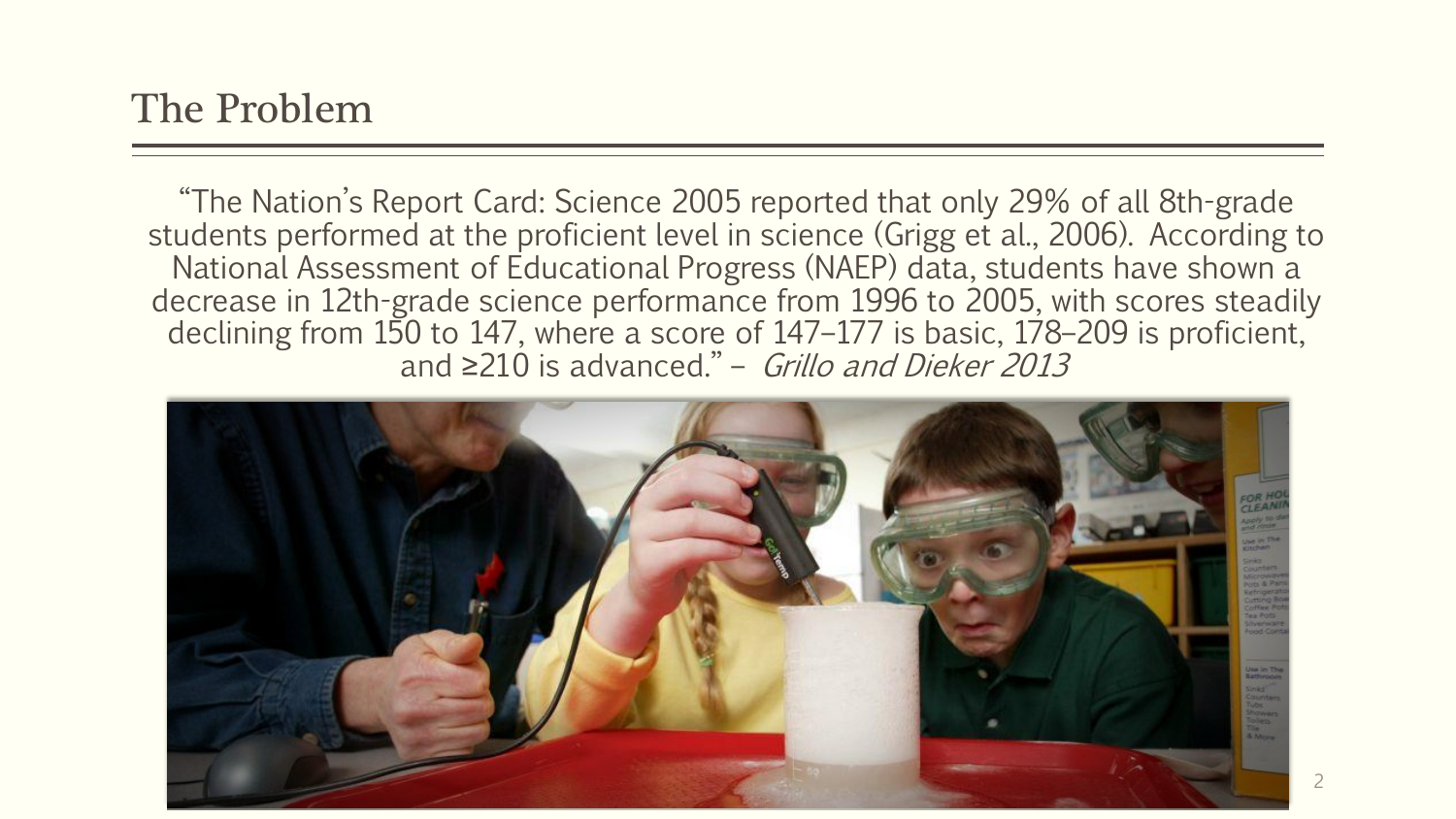### Problems Unique to LD Students

- Very few research studies utilize science text as a base text
- The number of LD Students in the General Education classroom is growing and basic reading skills are not guaranteed in this learning group.
	- Science text complexity is often the most complex reading assigned to students.
	- **Dianuily** 10 Obtaining knowledge and information from this text is done gradually more independently after a student passes 3rd grade.
- There are four basic characteristics of science texts that make them difficult to students with learning disabilities:
	- Unfamiliar text structures
	- Conceptual design
	- Vocabulary complexity
	- Expectation of prior knowledge

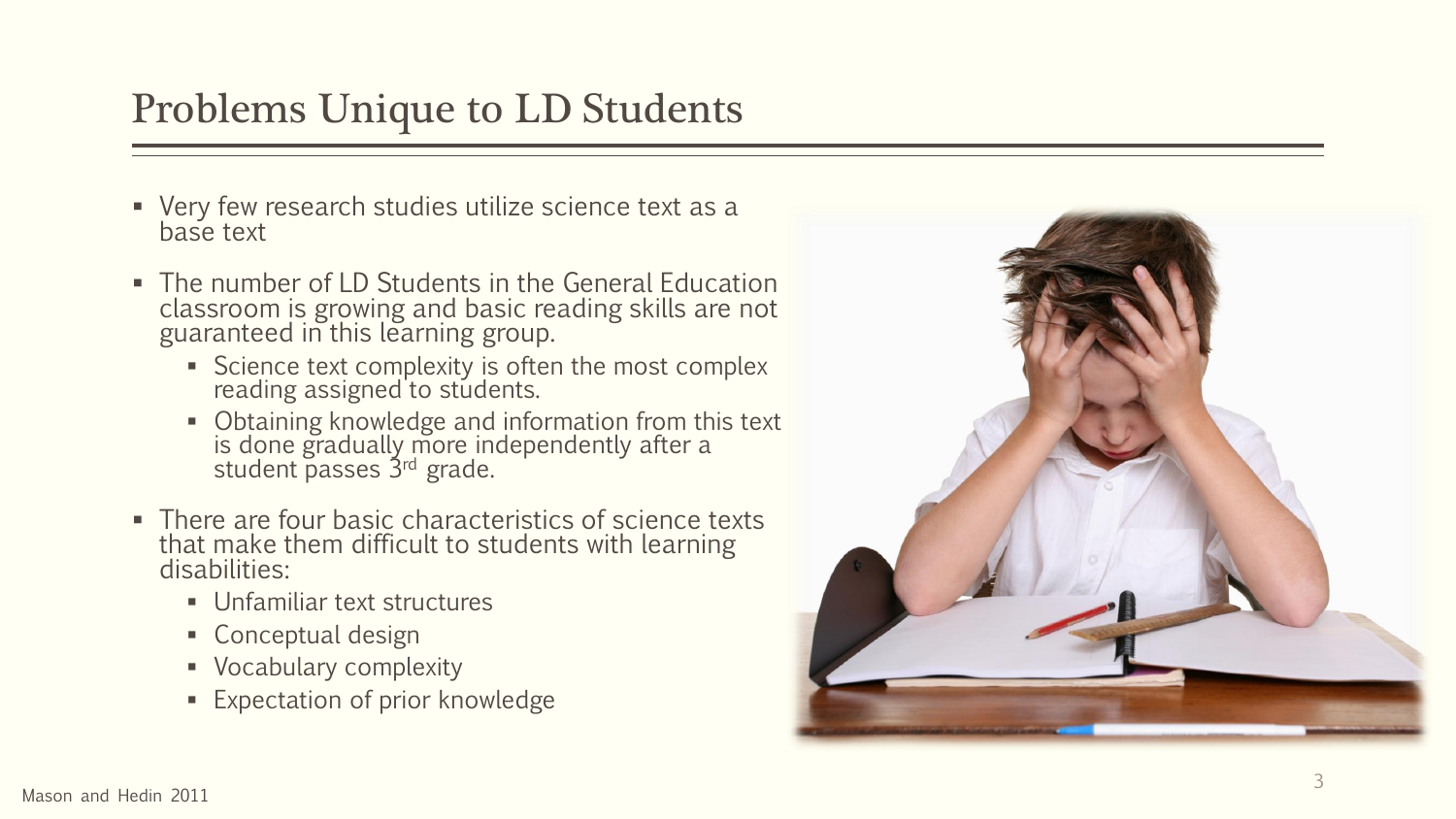#### Four Basic Science Text Characteristics

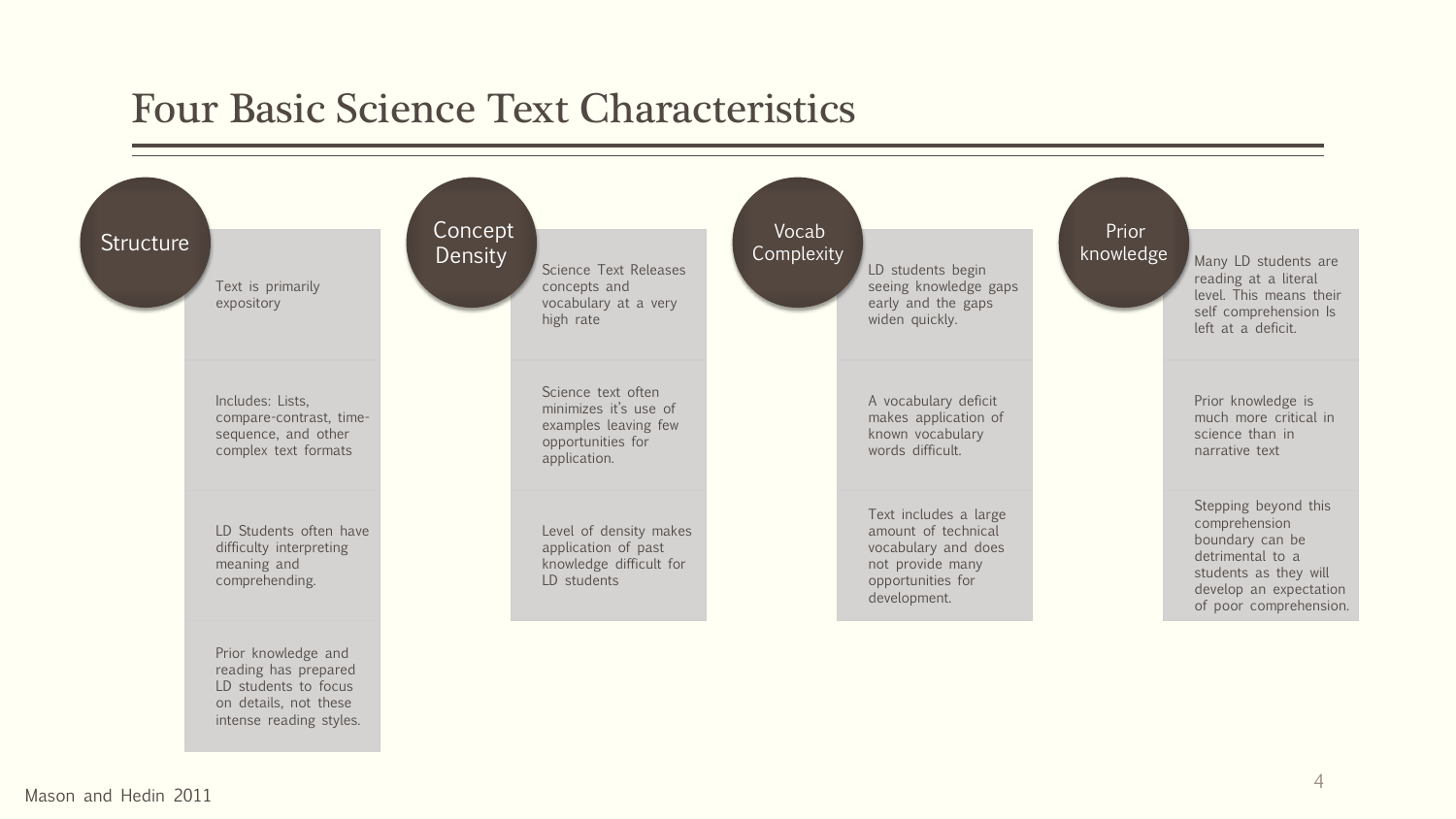"The common core provides for an increased focus on reading, writing, and other communication skills, and offers a general outline providing a reduced set of focal competencies." – Scruggs et al p. 49-50

The science standards will focus on three major dimensions:

- 1. Scientific and engineering processes
- 2. Crosscutting concepts that unify the study of science and engineering through commonalities.
- 3. Core ideas in: physical sciences; life sciences; earth and space sciences; and engineering, technology and applications of science.

#### Advantages

• Science standards suggest mediating through hands –on, small group activities and reviews. This style is beneficial to LD students.

### **Implications**

- More advanced level science material can not be taught hands on. Leaving students to rely on text comprehension. This is difficult for LD students.
- Inclusions in classrooms means teachers have to implement specialized instruction.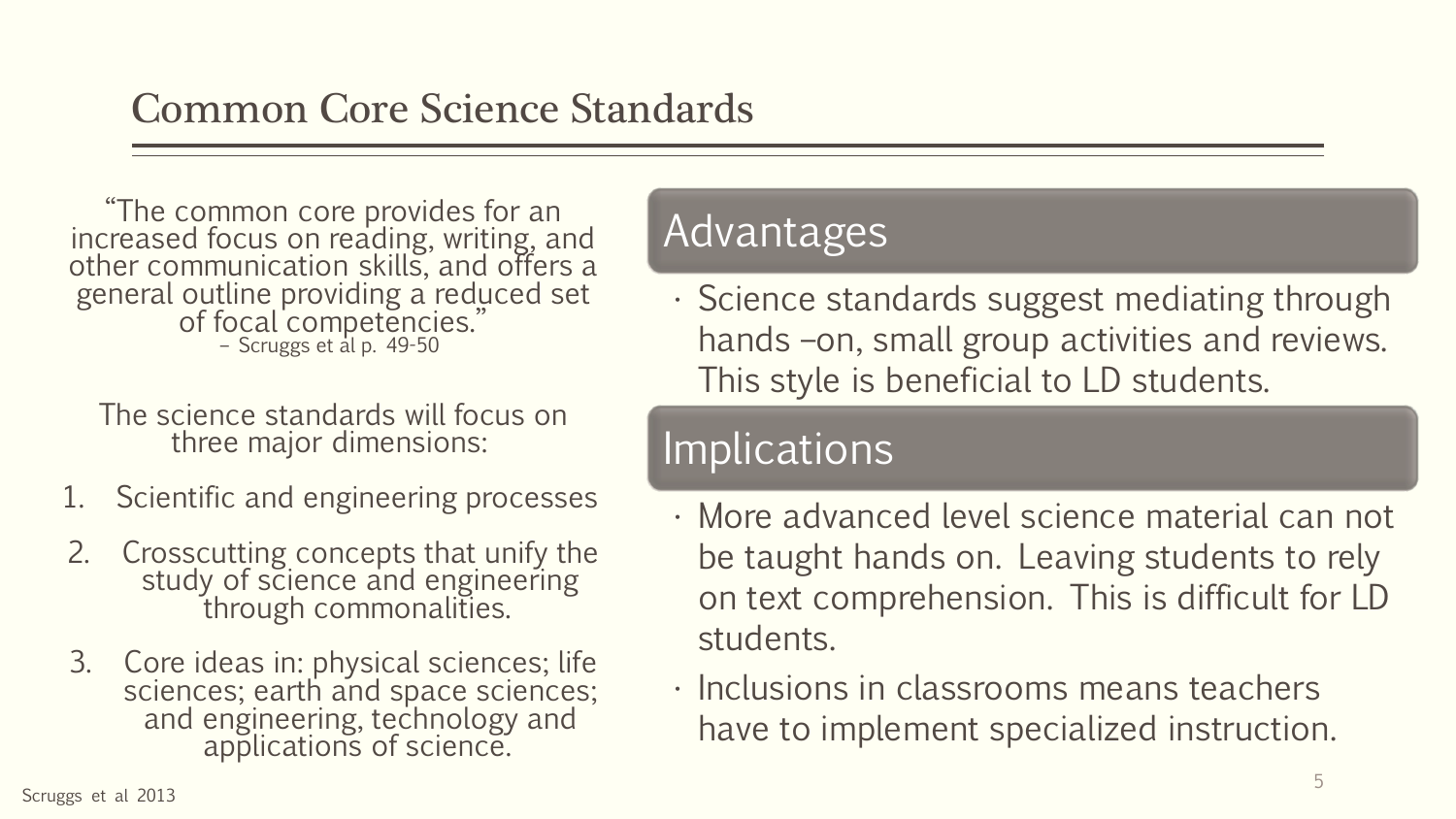## CORRECTIVE METHODS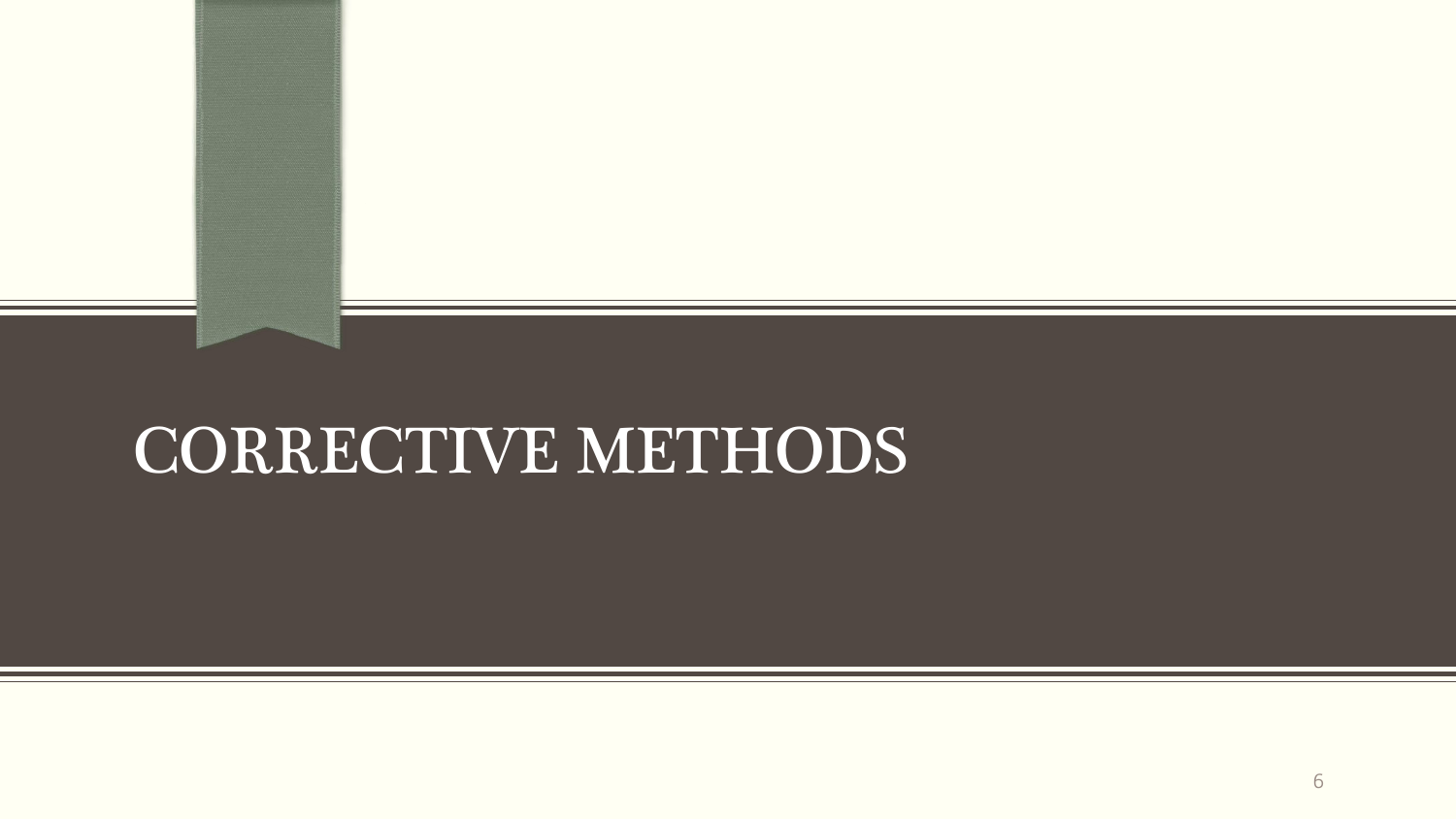### Study Stack

Study Stack is a method for vocabulary comprehension introduced by the National Association for Biology Teachers that focuses on utilizing flash cards. In a proficiency study, students used their assigned flash cards to learn targeted words. They would follow a 4 step procedure and track their success in their science notebook.

The study demonstrated that both the digital and paper flash cards were successful. However, the majority of the kids preferred using the digital cards over the paper cards. This will prove instrumental in student motivation.

- 1. Read the question currently displayed and think about what is on the other side of the card
- 2. Flip the card to evaluate whether you were correct
- 3. If you were correct, place the card in the correct pile; if you were incorrect, examine the "help" portion of the card and place it in the incorrect pile.
- 4. Move to the next card repeating until you have reached 5 minutes or reviewed each of the assigned cards.

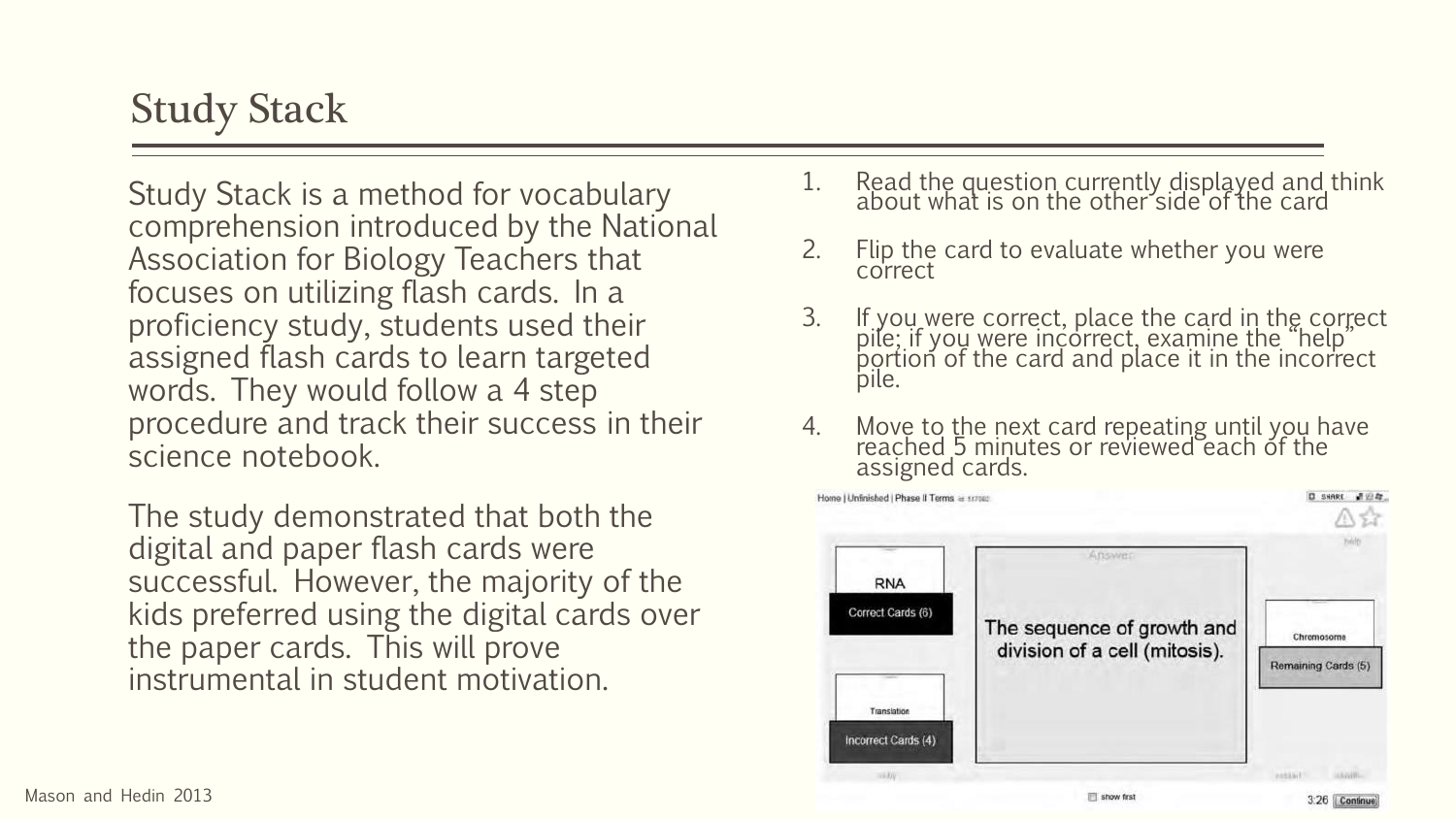### Progress Monitoring

Offered as an alternative to traditional pre/post tests, progress monitoring is a way of keeping track of development as opposed to knowledge. Progress monitoring leads to more frequent feedback and error correction and is based on set intervals of data.

In vocabulary, Progress Monitoring often focuses on key words. Monitoring these key words provides an adequate understanding of student performance and progress.

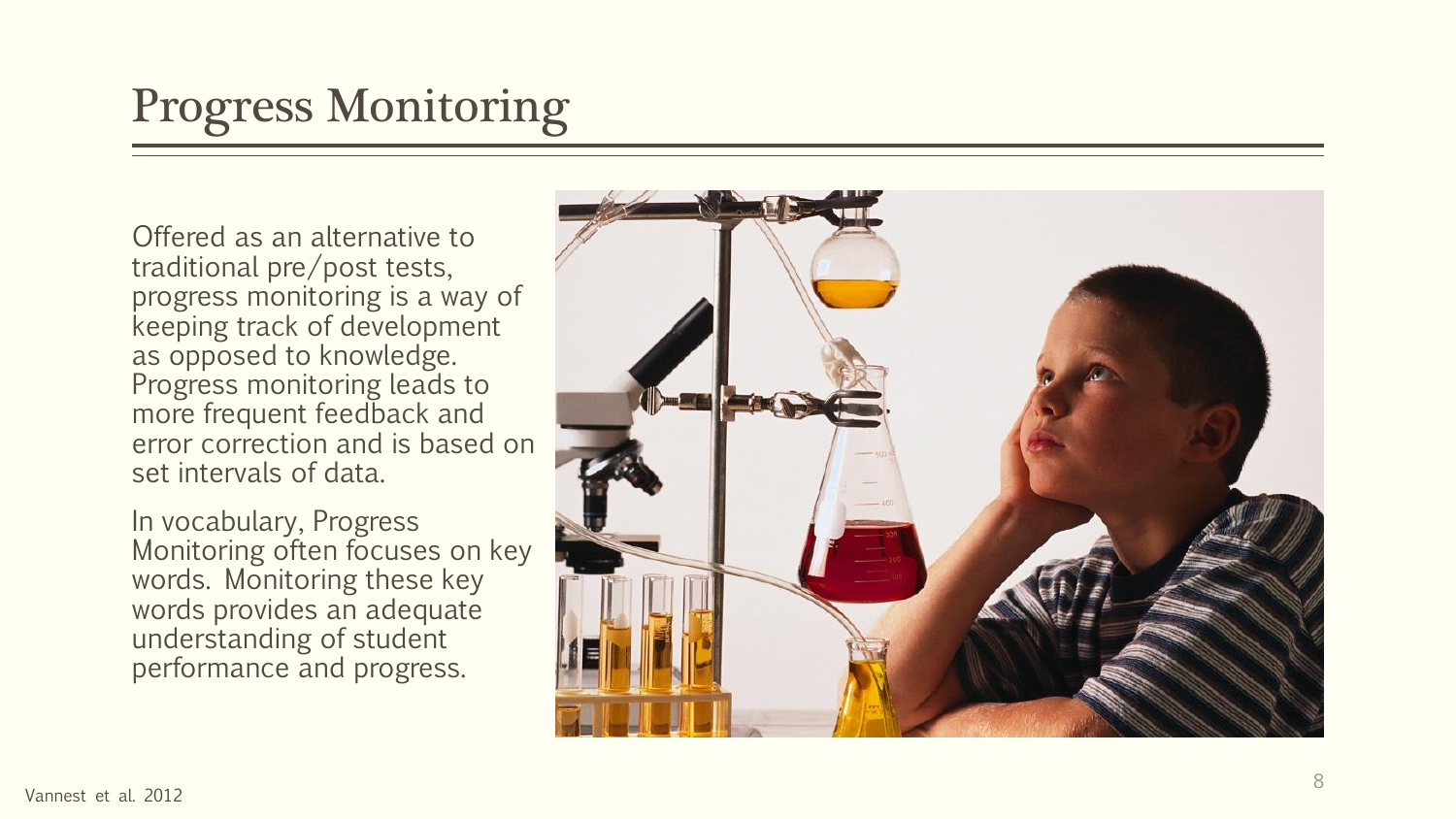## **CONCLUSION**

Science text is some of the most complicated and complex text students will see in their schools. This proves to be excessively challenging for students with a Learning Disability as they struggle with background knowledge, lack basic comprehension skills, and struggle with the design and rapid growth of complexity.

To combat this overwhelming challenge, teachers can utilize tools to help prepare students with learning disabilities for future independent learning. Teachers can utilize technology in the classroom to further comprehension and base knowledge. States can adopt the proposed science standards to ensure the material they deliver to their youth is unified, interdisciplinary, and meaningful to the child in their future classrooms and workplaces.